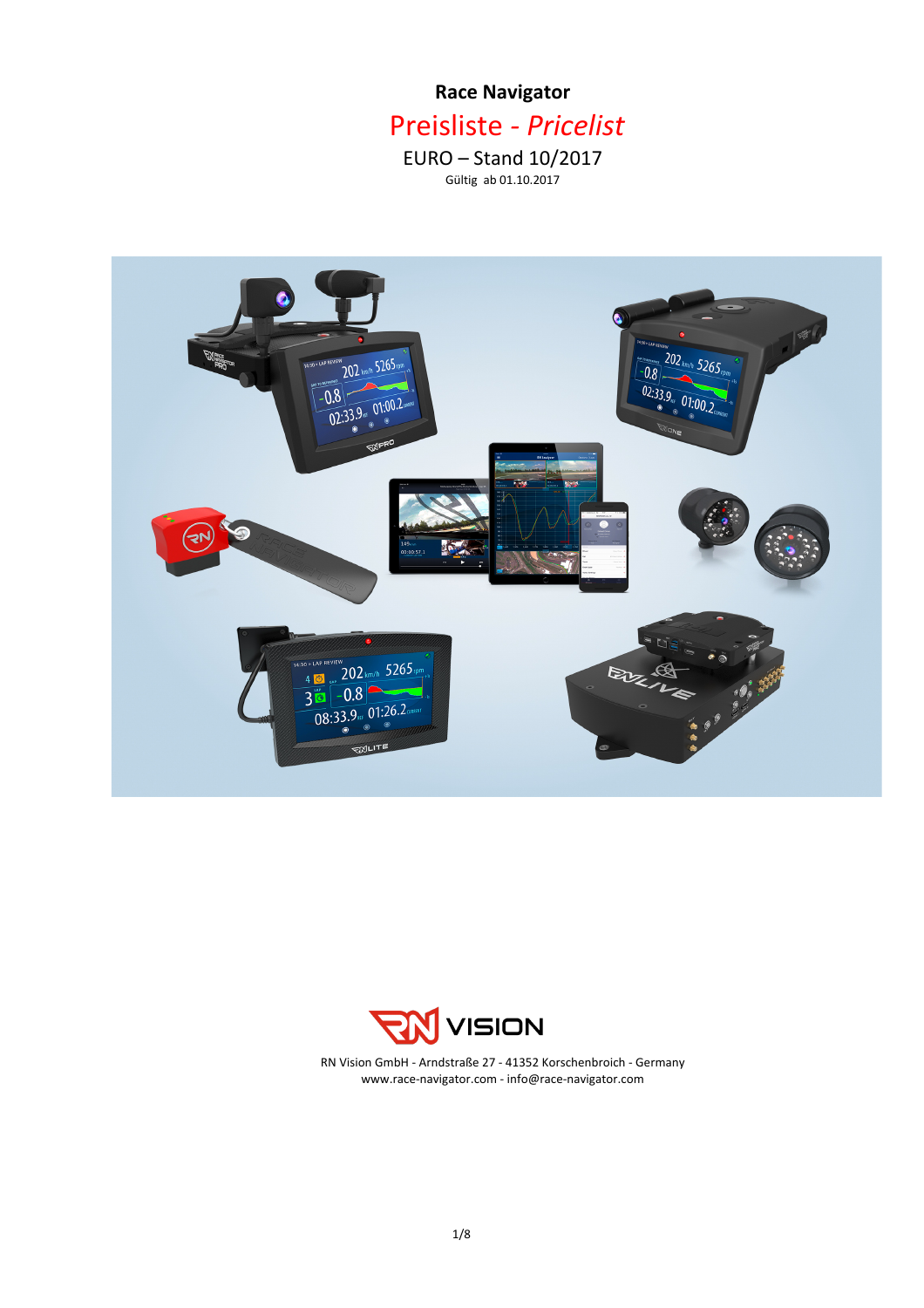#### Preisliste

Unverbindliche Preisangaben ohne Gewähr.

Beim Erscheinen einer neuen Preisliste verlieren alle zuvor veröffentlichten Preislisten ohne gesonderte

Benachrichtigung ihre Gültigkeit. Als EOL ("End Of Life") markierte Produkte sind abgekündigt – Verkauf solange der Vorrat reicht. **Alle Preise in Euro (€)** 

#### *Pricelist*

*Retail prices are without engagement.* When a new pricelist appears all previously released pricelists are loosing their validity without any separate notification. With EOL ("End Of Life") marked products are discontinued - Sale while stocks last. *All prices in Euro (€).* 

## Preisliste - Pricelist

| <b>RN LITE</b>      |                                            |             |               |
|---------------------|--------------------------------------------|-------------|---------------|
| #                   | EOL Produkt / Product                      | Netto       | <b>Brutto</b> |
|                     |                                            | Without VAT | With VAT      |
| P-LITE-064-PACK1    | RN LITE 64GB Paket 1                       | 1.259,66€   | 1.499,00€     |
|                     | Racing Paket bestehend aus                 |             |               |
|                     | Haupteinheit + Kamera + Zubehör            |             |               |
|                     | Kamera Käfig-Halter                        |             |               |
|                     | Kamera Kabelverl. USB 2.0 (5m)             |             |               |
|                     | Racing Package included                    |             |               |
|                     | Mainuit+Camera+Accessories                 |             |               |
|                     | Camera rollcage-mount                      |             |               |
|                     | Camera extension cable USB 2.0 (5m)        |             |               |
| P-LITE-064-PACK2    | RN LITE 64GB Paket 2                       | 1.259,66€   | 1.499,00€     |
|                     | Track-Day Version bestehend aus            |             |               |
|                     | Haupteinheit + Kamera + Zubehör            |             |               |
|                     | Saugnapf Windschutzscheibe                 |             |               |
|                     | <b>TRACK DAY version included</b>          |             |               |
|                     | Mainunit + Camera + Accessories:           |             |               |
|                     | <b>Suction mount Windshield</b>            |             |               |
| P-LITE-MOD-RCN      | <b>RN LITE RCN Mode</b>                    | 150,42€     | 179,00€       |
|                     | <b>RN LITE RCN Mode</b>                    |             |               |
| P-LITE-MOD-STREET   | RN LITE STREET Mode                        | 83,19€      | 99,00€        |
|                     | <b>RN LITE STREET Mode</b>                 |             |               |
| P-LITE-MOD-RALLY    | <b>RN LITE RALLY Mode</b>                  | 251,26€     | 299,00€       |
|                     | RN LITE RALLY Mode                         |             |               |
| P-MOU-GLA-CULLW1    | MOUNT Saugnapf Windschutzscheibe           | 57,98€      | 69,00€        |
|                     | <b>MOUNT Suction mount Windshield</b>      |             |               |
| P-MOU-HOLDER-CAMERA | Tripod Halter Kamera Windschutzscheibe     | 28,15€      | 33,50€        |
|                     | Tripod mount Camera Winschield             |             |               |
| P-LITE-CAM          | RN LITE Kamera (HD)                        | 335,29€     | 399,00€       |
|                     | RN LITE Camera (HD)                        |             |               |
| P-LITE CAM-MOUNTING | RN LITE Kamera Winkel + Schrauben          | 24,37€      | 29,00€        |
|                     | RN LITE Camera Angle + Screws              |             |               |
| P-MOU-CAM-10CAW1    | Kamera Käfig-Halter                        | 57,98€      | 69,00€        |
|                     | Camera rollcage-mount                      |             |               |
| P-MOU-DAS-CAGE      | Dashboard Käfig-Halter                     | 71,43€      | 85,00€        |
|                     | Dashboard rollcage-mount                   |             |               |
| P-PLU-OBD-1000W1    | RN PLUG (OBD)                              | 136,89€     | 169,00€       |
|                     | <b>RN PLUG (OBD)</b>                       |             |               |
| P-ANT-GPS-1030W1    | RN GPS/Glonass Antenne                     | 46,22€      | 55,00€        |
|                     | RN GPS/Glonass antenna                     |             |               |
| P-ANT-GPS-STAB      | RN GPS/Glonass Stab Antenne                | 41,18€      | 49,00€        |
|                     | RN GPS/Glonass rod antenna                 |             |               |
| P-CAB-CAM-2P10W1    | RN Kamera Kabelverläng. USB 2.0 (1m)       | 24,37€      | 29,00€        |
|                     | RN Camera extension cable USB 2.0 (1m)     |             |               |
| P-CAB-CAM-2P30W1    | RN Kamera Kabelverläng. USB 2.0 (3m)       | 32,77€      | 39,00€        |
|                     | RN Camera extension cable USB 2.0 (3m)     |             |               |
| P-CAB-CAM-2P50W1    | RN PRO Kamera Kabelverläng. USB 2.0 (5m)   | 37,82€      | 45,00€        |
|                     | RN PRO Camera extension cable USB 2.0 (5m) |             |               |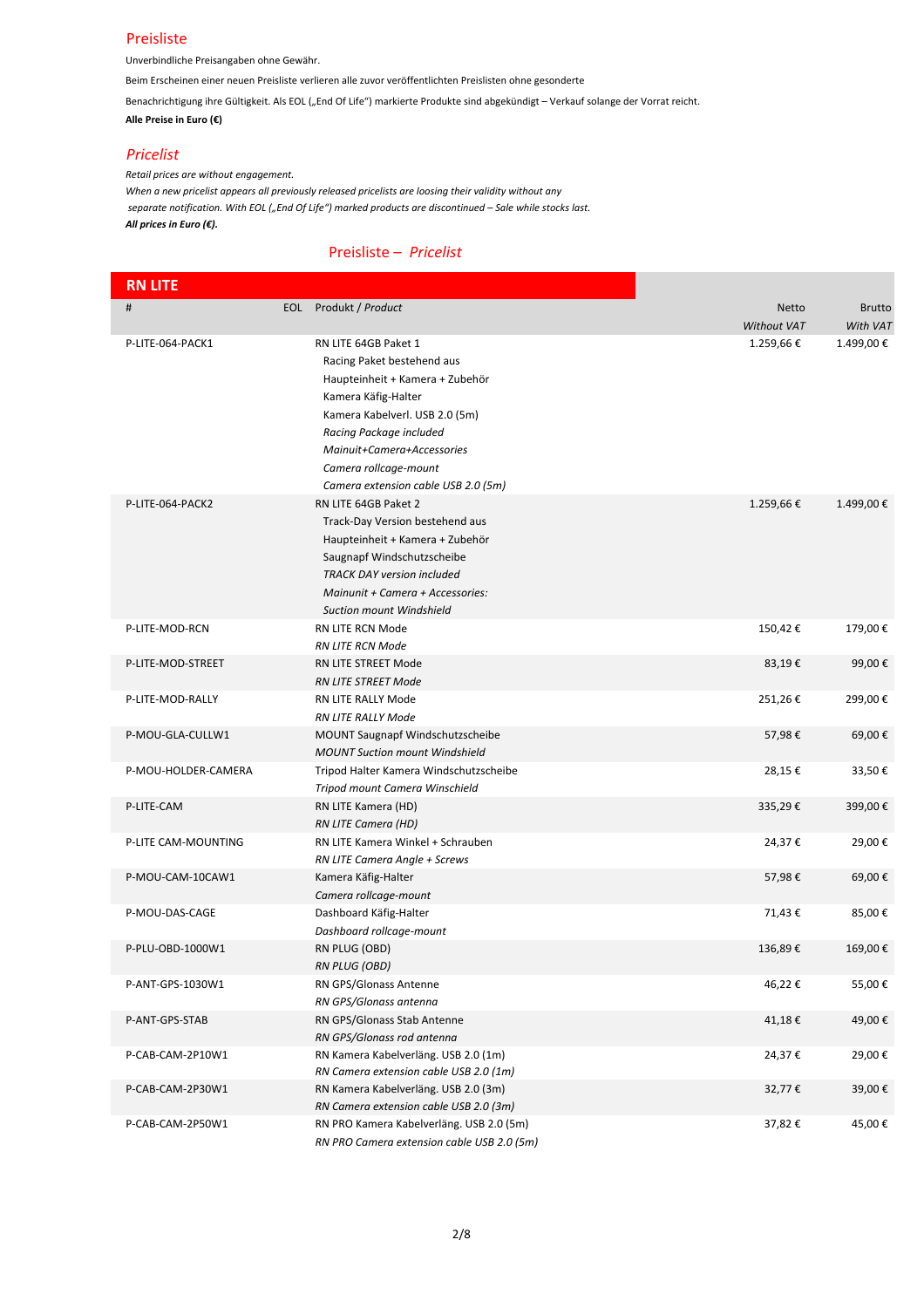# Preisliste – Pricelist

| <b>RN LITE</b>    |            |                              |                    |               |
|-------------------|------------|------------------------------|--------------------|---------------|
| #                 | <b>EOL</b> | Produkt / Product            | <b>Netto</b>       | <b>Brutto</b> |
|                   |            |                              | <b>Without VAT</b> | With VAT      |
| P-CAB-KFZ-1015W1  |            | RN KFZ Kabel 12V             | 41,18€             | 49,00€        |
|                   |            | <b>RN CAR Cable 12V</b>      |                    |               |
| P-POW-012-1010W1  |            | Ladegerät/Adapter 230V/12V   | 19,33€             | 23,00€        |
|                   |            | Charger/adapter 230V/12V     |                    |               |
| P-POW-012-EXTBATT |            | RN Externer Akku 12V         | 192,44€            | 229,00€       |
|                   |            | RN External battery pack 12V |                    |               |
| P-HUB-VIDEO       |            | Video Datei Hub              | 57,14€             | 68,00€        |
|                   |            | Video File Hub               |                    |               |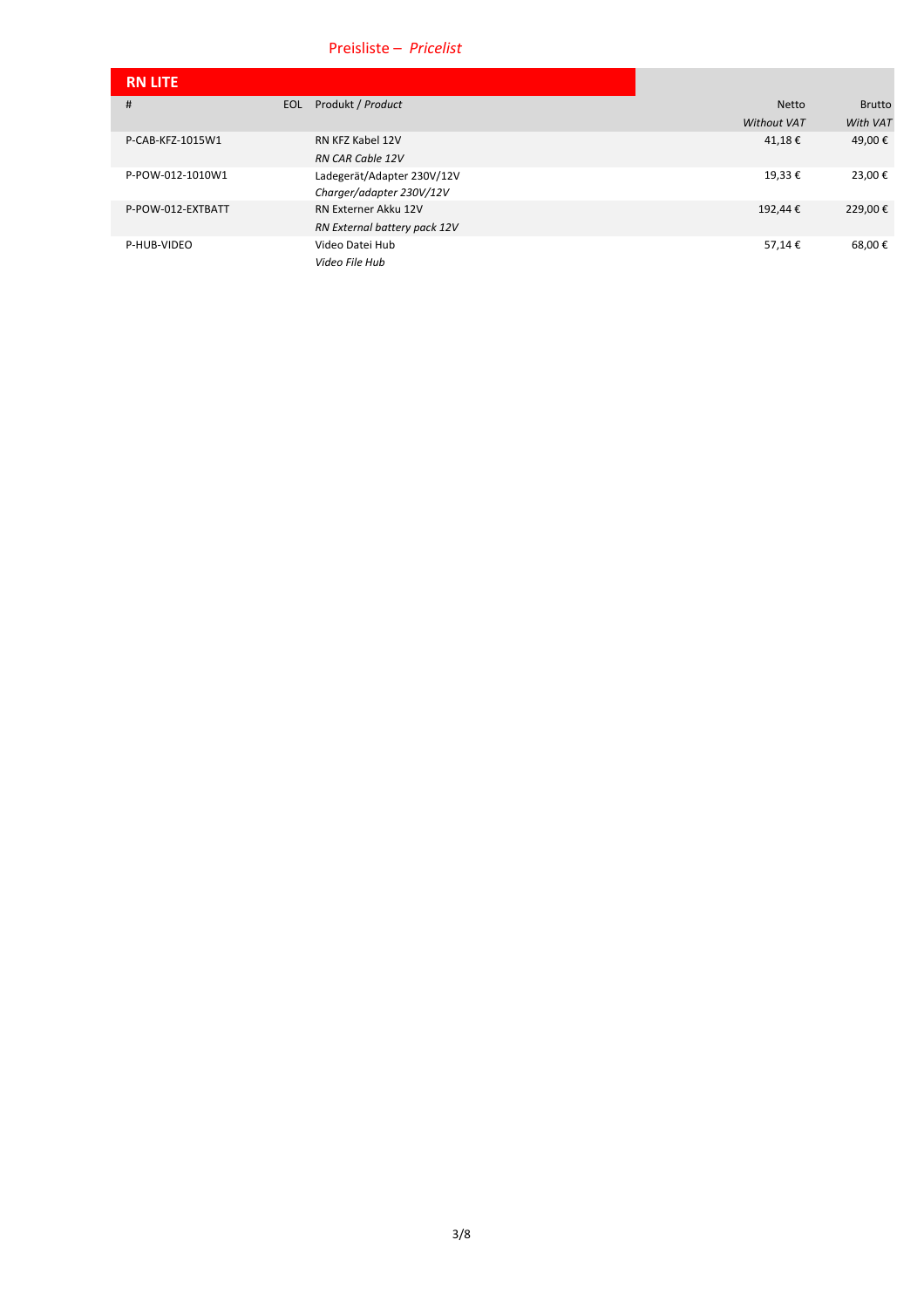## Preisliste –  *Pricelist*

| <b>RN ONE MKII</b>   |                                                                        |             |               |
|----------------------|------------------------------------------------------------------------|-------------|---------------|
| #                    | EOL Produkt / Product                                                  | Netto       | <b>Brutto</b> |
|                      |                                                                        | Without VAT | With VAT      |
| P-ONE-MK2-064+ACC    | RN ONE 64GB Haupteinheit + Zubehör                                     | 2.260,50€   | 2.690,00€     |
|                      | RN ONE 64GB Mainunit + Accessories                                     |             |               |
| P-ONE-MOD-ENDTAXI    | RN ONE ETP Endurance Taxi Paket                                        | 251,26€     | 299,00€       |
|                      | RN ONE ETP Endurance Taxi Package                                      |             |               |
| P-ONE-MOD-RCN        | RN ONE RCN Mode                                                        | 150,42€     | 179,00€       |
|                      | <b>RN ONE RCN Mode</b>                                                 |             |               |
| P-ONE-MOD-STREET     | RN ONE Street Mode                                                     | 83,19€      | 99,00€        |
|                      | <b>RN ONE Street Mode</b>                                              |             |               |
| P-ONE-MOD-RALLY      | RN ONE Rallye Mode                                                     | 251,26€     | 299,00€       |
|                      | <b>RN ONE Rally Mode</b>                                               |             |               |
| P-CAS-ONE-MK2-2010W1 | RN ONE CASE bei Kauf eines RN ONE MK2                                  | 133,61€     | 159,00€       |
|                      | RN ONE CASE with the RN ONE MK2 purchase                               |             |               |
| P-CAS-ONE-MK2-2001W1 | RN ONE MK2 CASE einzeln                                                | 158,82€     | 189,00€       |
|                      | RN ONE MK2 CASE as an individual purchase                              |             |               |
| P-PLU-OBD-1000W1     | RN PLUG (OBD)                                                          | 136,89€     | 169,00€       |
|                      | RN PLUG (OBD)                                                          |             |               |
| P-MOU-GLA-CULLW1     | <b>MOUNT Saugnapf Windschutzscheibe</b>                                | 57,98€      | 69,00€        |
|                      | <b>MOUNT Suction mount Windshield</b>                                  |             |               |
| P-MOU-HOLDER-CAMERA  | Tripod Halter Kamera Windschutzscheibe                                 | 28,15€      | 33,50€        |
|                      | Tripod mount Camera Winschield                                         |             |               |
| P-MOU-SPO-MK2-1000W1 | RN ONE MOUNT Motorsport                                                | 140,00€     | 166,60€       |
|                      | RN ONE MOUNT Motosport                                                 |             |               |
| P-CAM-FHD-20SOW1     | RN PRO Kamera (Full HD)V2                                              | 587,39€     | 699,00€       |
|                      | RN PRO Camera (Full HD)V2                                              |             |               |
| P-CAM-HD-30          | RN PRO Kamera (HD) Waterproof mit 30cm Kabel                           | 450,42€     | 536,00€       |
|                      | RN PRO Camera (HD) Waterproof with 30cm cable                          |             |               |
| P-CAM-HD-300         | RN PRO Kamera (HD) Waterproof mit 3m Kabel                             | 477,31€     | 568,00€       |
|                      | RN PRO Camera (HD) Waterproof with 3m cable                            |             |               |
| P-CAM-HD-500         | RN PRO Kamera (HD) Waterproof mit 5m Kabel                             | 487,39€     | 580,00€       |
| P-CAB-CAM-3004W1     | RN PRO Camera (HD) Waterproof with 5m cable                            | 32,77€      |               |
|                      | RN PRO Kamera Kabel USB 3.0 (0,4m)                                     |             | 39,00€        |
| P-CAB-CAM-3030W1     | RN PRO Camera cable USB 3.0 (0,4m)<br>RN PRO Kamera Kabel USB 3.0 (3m) | 57,98€      | 69,00€        |
|                      | RN PRO Camera cable USB 3.0 (3m)                                       |             |               |
| P-CAB-CAM-3050W1     | RN PRO Kamera Kabel USB 3.0 (5m)                                       | 74,79€      | 89,00€        |
|                      | RN PRO Camera cable USB 3.0 (5m)                                       |             |               |
| P-MOU-CAM-10CAW1     | Kamera Käfig-Halter                                                    | 57,98€      | 69,00€        |
|                      | Camera rollcage-mount                                                  |             |               |
| P-ANT-GPS-1030W1     | RN GPS/Glonass Antenne                                                 | 46,22€      | 55,00€        |
|                      | RN GPS/Glonass antenna                                                 |             |               |
| P-Ant-GPS-STAB       | RN GPS Stab Antenne                                                    | 41,18€      | 49,00€        |
|                      | RN GPS rod antenna                                                     |             |               |
| P-CAB-KFZ-1015W1     | RN KFZ Kabel 12V                                                       | 41,18€      | 49,00€        |
|                      | RN Car Cable 12V                                                       |             |               |
| P-PRO-CANCABLE-01    | RN CAN Kabel 12V                                                       | 91,60€      | 109,00€       |
|                      | RN CAN Cable 12V                                                       |             |               |
| P-POW-014-1015W1     | RN PRO Ladegerät/Adapter 230V/14V                                      | 43,28€      | 51,50€        |
|                      | RN PRO Charger/adapter 230V/14V                                        |             |               |
| P-POW-012-EXTBATT    | RN Externer Akku 12V                                                   | 192,44€     | 229,00€       |
|                      | RN External battery pack 12V                                           |             |               |
| P-HUB-VIDEO          | Video Datei Hub                                                        | 57,14€      | 68,00€        |
|                      | Video File Hub                                                         |             |               |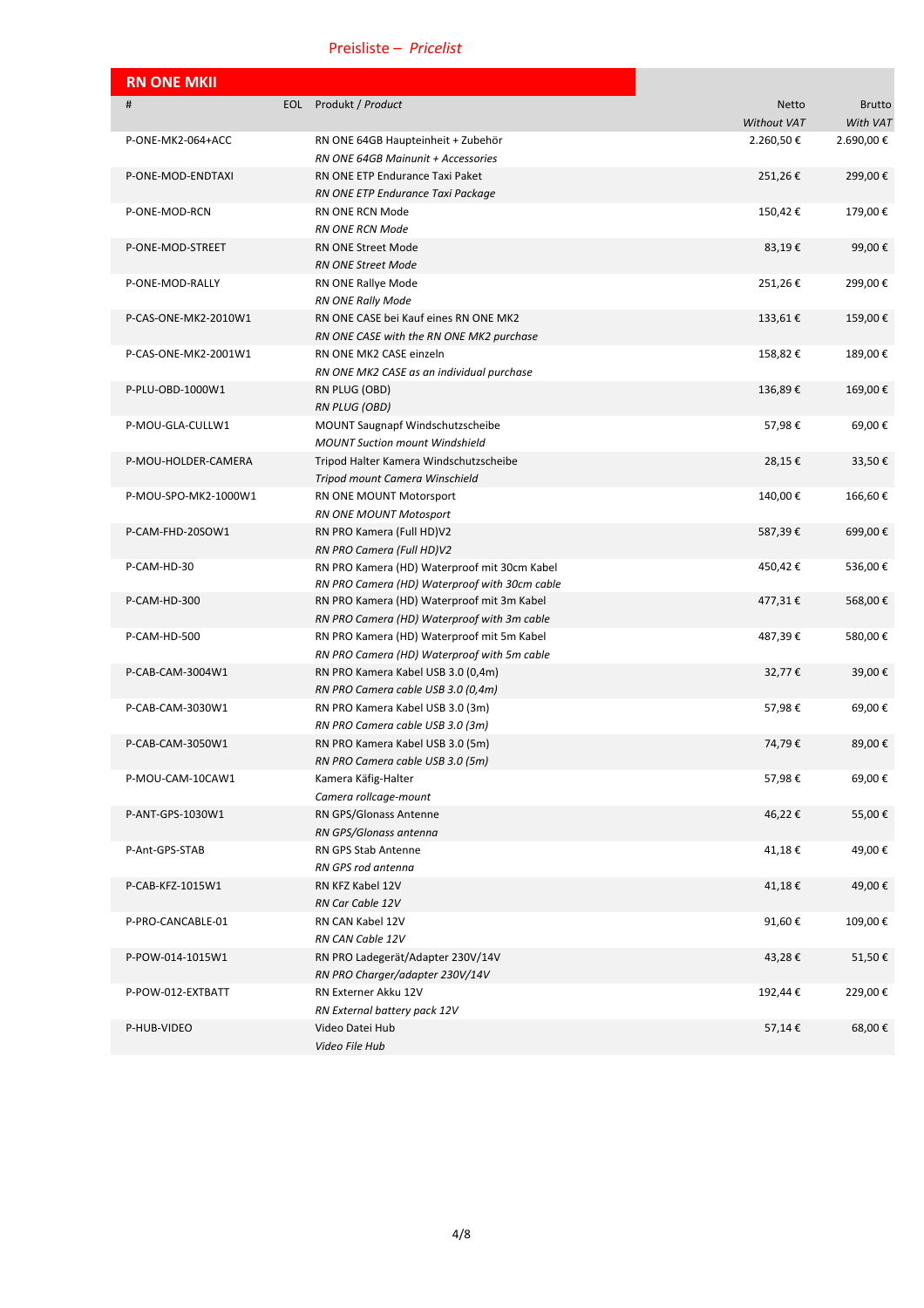## Preisliste –  *Pricelist*

| <b>RN ONE MKI</b>    |     |                                           |             |               |
|----------------------|-----|-------------------------------------------|-------------|---------------|
| #                    | EOL | Produkt / Product                         | Netto       | <b>Brutto</b> |
|                      |     |                                           | Without VAT | With VAT      |
| P-ONE-016-10AKW1     | x   | RN ONE 16GB Haupteinheit + Zubehör        | Auf Anfrage | Auf Anfrage   |
|                      |     | RN ONE 16GB Mainunit + Accessories        | On request  | On request    |
| P-ONE-032-10AKW1     | x   | RN ONE 32GB Haupteinheit + Zubehör        | Auf Anfrage | Auf Anfrage   |
|                      |     | RN ONE 32GB Mainunit + Accessories        | On request  | On request    |
| P-ONE-064-10AKW1     | x   | RN ONE 64GB Haupteinheit + Zubehör        | Auf Anfrage | Auf Anfrage   |
|                      |     | RN ONE 64GB Mainunit + Accessories        | On request  | On request    |
| P-MEO-032-0016W1     | x   | RN ONE Speichererweiterung 16GB auf 32GB  | 84,03€      | 100,00€       |
|                      |     | RN ONE Extra memory 16GB to 32GB          |             |               |
| P-MEO-064-0016W1     | x   | RN ONE Speichererweiterung 16GB auf 64GB  | 201,68€     | 240,00€       |
|                      |     | RN ONE Extra memory 16GB to 64GB          |             |               |
| P-MEO-064-0032W1     | x   | RN ONE Speichererweiterung 32GB auf 64GB  | 126,05€     | 150,00€       |
|                      |     | RN ONE Extra memory 32GB to 64GB          |             |               |
| P-ETP-ONE-00NEW1     | x   | RN ONE ETP bei Kauf eines RN ONE          | 251,26€     | 299,00€       |
|                      |     | RN ONE ETP with the RN ONE purchase       |             |               |
| P-ONE-MOD-016ENDTAXI |     | RN ONE ETP Endurance Taxi Paket bei 16GB  | 352,94€     | 420,00€       |
|                      |     | RN ONE ETP Endurance Taxi Package at 16GB |             |               |
| P-ONE-MOD-032ENDTAXI |     | RN ONE ETP Endurance Taxi Paket bei 32GB  | 294,12€     | 350,00€       |
|                      |     | RN ONE ETP Endurance Taxi Package at 32GB |             |               |
| P-ONE-MOD-064ENDTAXI |     | RN ONE ETP Endurance Taxi Paket bei 64GB  | 167,23€     | 199,00€       |
|                      |     | RN ONE ETP Endurance Taxi Package at 64GB |             |               |
| P-ONE-MOD-RCN        |     | RN ONE RCN Mode                           | 150,42€     | 179,00€       |
|                      |     | <b>RN ONE RCN Mode</b>                    |             |               |
| P-ONE-MOD-STREET     |     | <b>RN ONE Street Mode</b>                 | 83,19€      | 99,00€        |
|                      |     | <b>RN ONE Street Mode</b>                 |             |               |
| P-CAS-ONE-1010W1     | x   | RN ONE CASE bei Kauf eines RN ONE         | 133,61€     | 159,00€       |
|                      |     | RN ONE CASE with the RN ONE purchase      |             |               |
| P-CAS-ONE-1000W1     | x   | RN ONE CASE einzeln                       | 158,82€     | 189,00€       |
|                      |     | RN ONE CASE as an individual purchase     |             |               |
| P-PLU-OBD-1000W1     |     | RN PLUG (OBD)                             | 136,89€     | 169,00€       |
|                      |     | <b>RN PLUG (OBD)</b>                      |             |               |
| P-BLU-USB-40LGW1     |     | <b>Bluetooth USB Adapter</b>              | 11,68€      | 13,90€        |
|                      |     | <b>Bluetooth USB adapter</b>              |             |               |
| P-MOU-GLA-CULLW1     |     | <b>MOUNT Saugnapf Windschutzscheibe</b>   | 57,98€      | 69,00€        |
|                      |     | <b>MOUNT Suction mount Windshield</b>     |             |               |
| P-MOU-SPO-1000W1     |     | RN ONE MOUNT Motorsport                   | 140,00€     | 166,60€       |
|                      |     | RN ONE MOUNT Motosport                    |             |               |
| P-ANT-GPS-1030W1     |     | RN GPS/Glonass Antenne                    | 46,22€      | 55,00€        |
|                      |     | RN GPS/Glonass antenna                    |             |               |
| P-ANT-GPS-STAB       |     | RN GPS/Glonass Stab Antenne               | 41,18€      | 49,00€        |
|                      |     | RN GPS/Glonass rod antenna                |             |               |
| P-CAB-KFZ-1015W1     |     | RN KFZ Kabel 12V                          | 41,18€      | 49,00€        |
|                      |     | RN Car Cable 12V                          |             |               |
| P-POW-012-1010W1     |     | Ladegerät/Adapter 230V/12V                | 19,33€      | 23,00€        |
|                      |     | Charger/adapter 230V/12V                  |             |               |
| P-POW-012-EXTBATT    |     | RN Externer Akku 12V                      | 192,44 €    | 229,00€       |
|                      |     | RN External battery pack 12V              |             |               |
| P-HUB-VIDEO          |     | Video Datei Hub                           | 57,14€      | 68,00€        |
|                      |     | Video File Hub                            |             |               |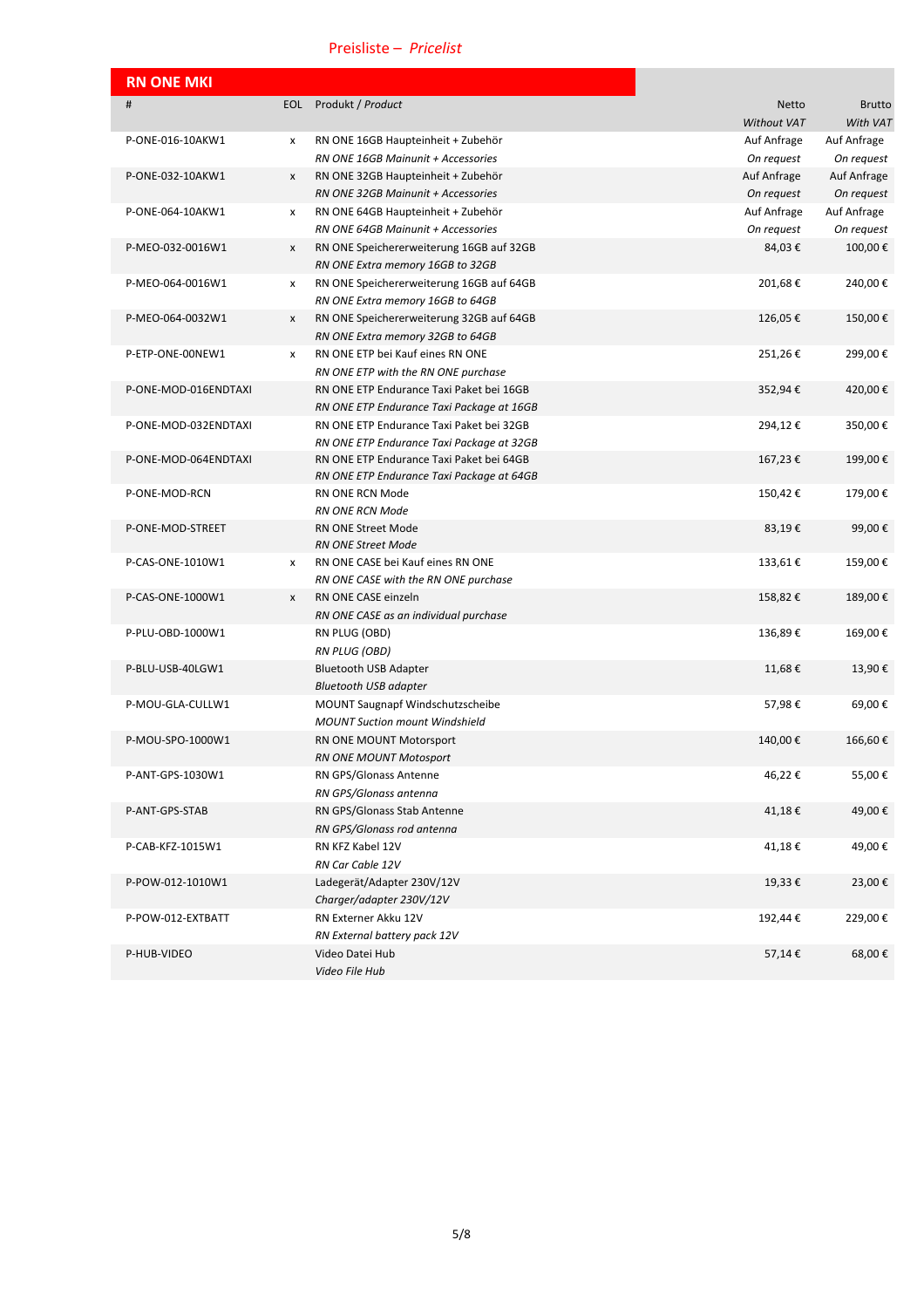# Preisliste – Pricelist

| <b>RN PRO</b>        |     |                                                                                  |                             |                           |
|----------------------|-----|----------------------------------------------------------------------------------|-----------------------------|---------------------------|
| #                    | EOL | Produkt / Product                                                                | <b>Netto</b><br>Without VAT | <b>Brutto</b><br>With VAT |
| P-PRO-064-50MAIN+ACC | x   | RN PRO 64GB Haupteinheit + Zubehör                                               | 1.832,77€                   | 2.181,00€                 |
|                      |     | RN PRO 64GB Mainunit + Accessories                                               |                             |                           |
| P-PRO-128-50MAIN+ACC |     | RN PRO 128GB Haupteinheit + Zubehör                                              | 1.966,39€                   | 2.340,00€                 |
|                      |     | RN PRO 128GB Mainunit + Accessories                                              |                             |                           |
| P-PRO-256-50MAIN+ACC |     | RN PRO 256GB Haupteinheit + Zubehör                                              | 2.100,00€                   | 2.499,00€                 |
|                      |     | RN PRO 256GB Mainunit + Accessories                                              |                             |                           |
| P-MEP-128-0064W1     |     | RN PRO Speichererweiterung 64GB auf 128GB<br>RN PRO Extra memory 64GB to 128GB   | 133,61€                     | 159,00€                   |
| P-MEP-256-0064W1     |     | RN PRO Speichererweiterung 64GB auf 256GB<br>RN PRO Extra memory 64GB to 256GB   | 251,26€                     | 299,00€                   |
| P-MEP-256-0128W1     |     | RN PRO Speichererweiterung 128GB auf 256GB<br>RN PRO Extra memory 128GB to 256GB | 133,61€                     | 159,00€                   |
| P-DIS-PRO-10COW1     |     | RN PRO Display                                                                   | 402,52€                     | 479,00€                   |
|                      |     | <b>RN PRO Display</b>                                                            |                             |                           |
| P-DIS-PRO-10WFW1     |     | RN PRO WiFi Dashboard                                                            | 822,69€                     | 979,00€                   |
|                      |     | RN PRO WiFi Dashboard                                                            |                             |                           |
| P-DIS-PRO-LCD        |     | RN Pro Mini LCD Display                                                          | 250,00€                     | 297,50€                   |
|                      |     | RN Pro Mini LCD Display                                                          |                             |                           |
| P-CAM-VGA-1000W1     |     | RN PRO Kamera (VGA)<br>RN PRO Camera (VGA)                                       | 251,26€                     | 299,00€                   |
| P-CAM-HD-30          |     | RN PRO Kamera (HD) Waterproof mit 30cm Kabel                                     | 377,31€                     | 449,00€                   |
|                      |     | RN PRO Camera (HD) Waterproof with 30cm cable                                    |                             |                           |
| P-CAM-HD-300         |     | RN PRO Kamera (HD) Waterproof mit 3m Kabel                                       | 385,71€                     | 459,00€                   |
|                      |     | RN PRO Camera (HD) Waterproof with 3m cable                                      |                             |                           |
| P-CAM-HD-500         |     | RN PRO Kamera (HD) Waterproof mit 5m Kabel                                       | 402,52€                     | 479,00€                   |
|                      |     | RN PRO Camera (HD) Waterproof with 5m cable                                      |                             |                           |
| P-CAM-HD1-10NVW1     |     | RN PRO Kamera (HD NightVision)                                                   | 385,71€                     | 459,00€                   |
|                      |     | RN PRO Camera (HD NightVision)                                                   |                             |                           |
| P-CAM-FHD-20SOW1     |     | RN PRO Kamera (Full HD)V2                                                        | 587,39€                     | 699,00€                   |
|                      |     | RN PRO Camera (Full HD)V2                                                        |                             |                           |
| P-MOU-CAM-100SET     |     | RN PRO Magnetische Kamera Schnellverschl.                                        | 41,18€                      | 49,00€                    |
|                      |     | RN PRO Magnetic Camera Quick Release Set                                         |                             |                           |
| P-PRO-MOD-ENDTAXI    |     | RN PRO Endurance Taxi Paket Mode                                                 | 251,26€                     | 299,00€                   |
|                      |     | RN PRO Endurance Taxi Package Mode                                               |                             |                           |
| P-PRO-MOD-RCN        |     | <b>RN PRO RCN Mode</b>                                                           | 150,42€                     | 179,00€                   |
|                      |     | <b>RN PRO RCN Mode</b>                                                           |                             |                           |
| P-PRO-MOD-STREET     |     | RN PRO Street Mode                                                               | 125,21€                     | 149,00€                   |
|                      |     | <b>RN PRO Street Mode</b>                                                        |                             |                           |
| P-PRO-MOD-RALLY      |     | RN PRO Rallye Mode                                                               | 251,26€                     | 299,00€                   |
|                      |     | <b>RN PRO Rally Mode</b>                                                         |                             |                           |
| P-PRO-MOD-OFFROAD    |     | RN PRO Offroad Mode<br>RN PRO Offroad Mode                                       | Auf Anfrage<br>On request   | Auf Anfrage<br>On request |
| P-PRO-MOD-DRIFT      |     | RN PRO Drift Mode                                                                | Auf Anfrage                 | Auf Anfrage               |
|                      |     | RN PRO Drift Mode                                                                | On request                  | On request                |
| P-CAS-PRO-10NEW1     |     | RN PRO CASE bei Kauf eines RN PRO                                                | 133,61€                     | 159,00€                   |
|                      |     | RN PRO CASE with the RN PRO purchase                                             |                             |                           |
| P-CAS-PRO-1000W1     |     | RN PRO CASE einzeln                                                              | 158,82€                     | 189,00€                   |
|                      |     | RN PRO CASE as an individual purchase                                            |                             |                           |
| P-MOU-CAM-10CAW1     |     | Kamera Käfig-Halter                                                              | 57,98€                      | 69,00€                    |
|                      |     | Camera rollcage-mount                                                            |                             |                           |
| P-MOU-DAS-CAGE       |     | Dashboard Käfig-Halter                                                           | 71,43€                      | 85,00€                    |
|                      |     | Dashboard rollcage-mount                                                         |                             |                           |
| P-MOU-CLA-10CAW1     |     | RN PRO Bügel (für Windschutzscheibe)                                             | 108,40€                     | 129,00€                   |
|                      |     | RN PRO Cradle (for windhshield)                                                  |                             |                           |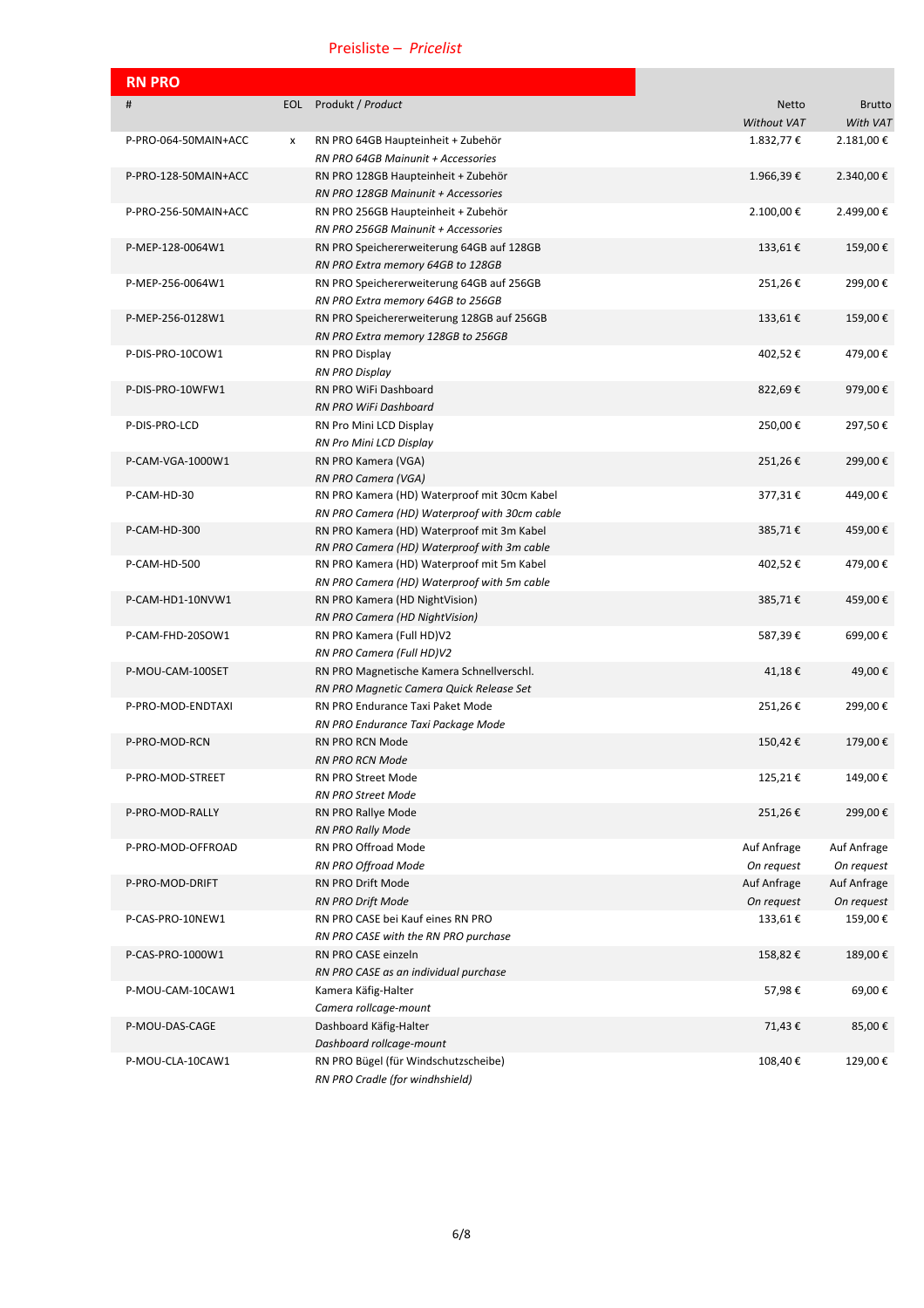## Preisliste – Pricelist

| <b>RN PRO</b>       |                                        |                    |               |
|---------------------|----------------------------------------|--------------------|---------------|
| #                   | EOL Produkt / Product                  | <b>Netto</b>       | <b>Brutto</b> |
|                     |                                        | <b>Without VAT</b> | With VAT      |
| P-MOU-CLA-10CAW1    | MOUNT Saugnapf Windschutzscheibe       | 65,17€             | 77,55€        |
|                     | <b>MOUNT Suction mount Windshield</b>  |                    |               |
| P-MOU-HOLDER-CAMERA | Tripod Halter Kamera Windschutzscheibe | 28,15€             | 33,50€        |
|                     | Tripod mount Camera Winschield         |                    |               |
| P-PLU-OBD-1000W1    | RN PLUG (OBD)                          | 136,89€            | 169,00€       |
|                     | <b>RN PLUG (OBD)</b>                   |                    |               |
| P-CAB-CAM-3004W1    | RN PRO Kamera Kabel USB 3.0 (0,4m)     | 32,77€             | 39,00€        |
|                     | RN PRO Camera cable USB 3.0 (0,4m)     |                    |               |
| P-CAB-CAM-3030W1    | RN PRO Kamera Kabel USB 3.0 (3m)       | 57,98€             | 69,00€        |
|                     | RN PRO Camera cable USB 3.0 (3m)       |                    |               |
| P-CAB-CAM-3050W1    | RN PRO Kamera Kabel USB 3.0 (5m)       | 74,79€             | 89,00€        |
|                     | RN PRO Camera cable USB 3.0 (5m)       |                    |               |
| P-CAB-CAM-2P10W1    | RN Kamera Kabelverläng. USB 2.0 (1m)   | 24,37€             | 29,00€        |
|                     | RN Camera extension cable USB 2.0 (1m) |                    |               |
| P-CAB-CAM-2P30W1    | RN Kamera Kabelverläng. USB 2.0 (3m)   | 32,77€             | 39,00€        |
|                     | RN Camera extension cable USB 2.0 (3m) |                    |               |
| P-CAB-CAM-2P50W1    | RN Kamera Kabelverläng. USB 2.0 (5m)   | 37,82€             | 45,00€        |
|                     | RN Camera extension cable USB 2.0 (5m) |                    |               |
| P-ANT-GPS-1030W1    | <b>RN GPS/Glonass Antenne</b>          | 46,22€             | 55,00€        |
|                     | RN GPS/Glonass antenna                 |                    |               |
| P-Ant-GPS-STAB      | RN GPS/Glonass Stab Antenne            | 41,18€             | 49,00€        |
| P-CAB-KFZ-1015W1    | RN GPS/Glonass rod antenna             |                    | 49,00€        |
|                     | RN KFZ Kabel 12V<br>RN Car Cable 12V   | 41,18€             |               |
| P-PRO-CANCABLE-01   | RN CAN Kabel 12V                       | 91,60€             | 109,00€       |
|                     | RN CAN Cable 12V                       |                    |               |
| P-POW-012-TEST-DEV  | RN Kabel 12V Kabel Tester              | 46,13€             | 54,90€        |
|                     | RN Cable 12V Cable Test Device         |                    |               |
| P-POW-014-1015W1    | RN PRO Ladegerät/Adapter 230V/14V      | 43,28€             | 51,50€        |
|                     | RN PRO Charger/adapter 230V/14V        |                    |               |
| P-POW-012-EXTBATT   | RN Externer Akku 12V                   | 192,44€            | 229,00€       |
|                     | RN External battery pack 12V           |                    |               |
| P-HUB-VIDEO         | Video Datei Hub                        | 57,14€             | 68,00€        |
|                     | Video File Hub                         |                    |               |

# **RN LIVE**

| #                    | <b>EOL</b> | Produkt / Product                                         | <b>Netto</b> | <b>Brutto</b> |
|----------------------|------------|-----------------------------------------------------------|--------------|---------------|
|                      |            |                                                           | Without VAT  | With VAT      |
| P-TEL-PRO-0000W1     |            | <b>RN LIVE Telemetrie Modul</b>                           | Auf Anfrage  | Auf Anfrage   |
|                      |            | <b>RN LIVE Telemetry Modul</b>                            | On request   | On request    |
| P-LIV-PRO-0000W1     |            | RN LIVE VIDEO BOX (6 LTE Kanäle)                          | $6.932,77$ € | 8.250,00€     |
|                      |            | RN LIVE VIDEO BOX (6 LTE channels)                        |              |               |
| P-LIV-PRO-0001W1     |            | Miete je Veranstaltung - RN LIVE VIDEO BOX (6 LTE Kanäle) | Auf Anfrage  | Auf Anfrage   |
|                      |            | Rental per event - RN LIVE VIDEO BOX (6 LTE channels)     | On request   | On request    |
| P-LIVE-PRO-POWERIN   |            | 12 V Stromkabel "IN"(2m)                                  | 46,22€       | 55,00€        |
|                      |            | 12 V Power Supply "IN" (2m)                               |              |               |
| P-LIVE-PRO-POWEROUT  |            | 12 V Stromkabel "OUT" mit RN PRO Stecker, (50cm)          | 63,03€       | 75,00€        |
|                      |            | 12 V Power Supply "OUT" mit RN PRO Stecker, (50cm)        |              |               |
| P-LIVE-PRO-HDMI      |            | HDMI Kabel (3m)                                           | 20,17€       | 24,00€        |
|                      |            | HDMI cable (3m)                                           |              |               |
| P-LIVE-PRO-ANTHAI    |            | Dachantenne (Haifisch) magnetisch mit MIMO, WLAN und GPS  |              |               |
|                      |            | Kabel (4m)                                                | 318,49€      | 379,00€       |
|                      |            | Sharkfin Antenna with MIMO, WLAN and GPS cable (4m)       |              |               |
| P-LIVE-PRO-ANTWIN    |            | Fensterantenne Kabel (3m)                                 | 32,77€       | 39,00€        |
|                      |            | Window antenna cable (3m)                                 |              |               |
| P-LIVE-PRO-ROLLMOUNT |            | Käfig Halter                                              | 158,82€      | 189,00€       |
|                      |            | Rollcage-mount                                            |              |               |